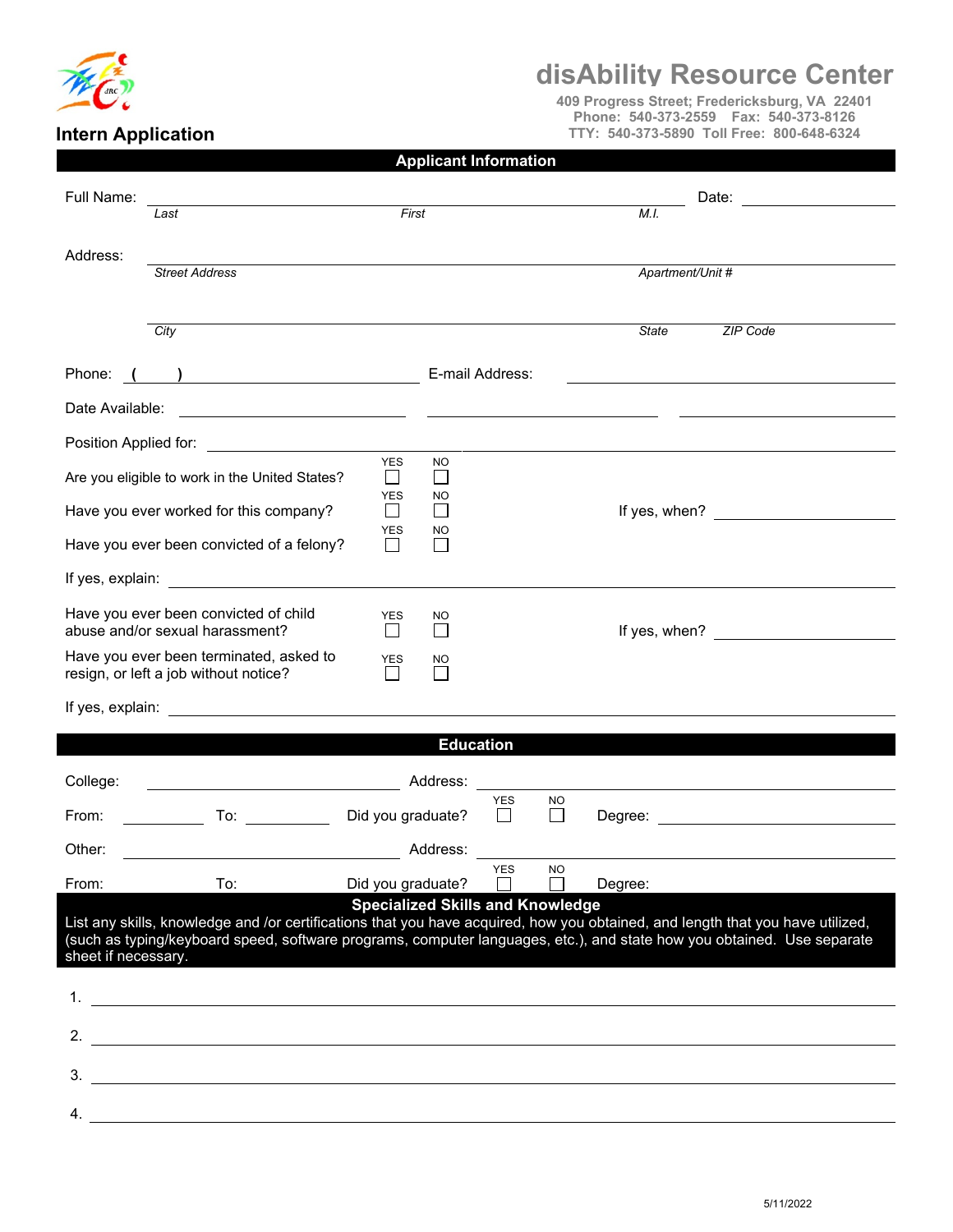|                                                          | <b>References</b>                                                                                                                                                                                                              |           |                                                                                        |  |
|----------------------------------------------------------|--------------------------------------------------------------------------------------------------------------------------------------------------------------------------------------------------------------------------------|-----------|----------------------------------------------------------------------------------------|--|
| Please list three professional references.               |                                                                                                                                                                                                                                |           |                                                                                        |  |
|                                                          |                                                                                                                                                                                                                                |           |                                                                                        |  |
|                                                          |                                                                                                                                                                                                                                |           |                                                                                        |  |
| Address:                                                 |                                                                                                                                                                                                                                |           |                                                                                        |  |
|                                                          |                                                                                                                                                                                                                                |           |                                                                                        |  |
|                                                          |                                                                                                                                                                                                                                |           |                                                                                        |  |
| Address:                                                 |                                                                                                                                                                                                                                |           |                                                                                        |  |
|                                                          |                                                                                                                                                                                                                                |           |                                                                                        |  |
|                                                          |                                                                                                                                                                                                                                |           |                                                                                        |  |
| Address:                                                 |                                                                                                                                                                                                                                |           |                                                                                        |  |
|                                                          | <b>Previous Employment</b>                                                                                                                                                                                                     |           |                                                                                        |  |
|                                                          |                                                                                                                                                                                                                                |           | Phone: ( )                                                                             |  |
| Address:                                                 |                                                                                                                                                                                                                                |           | Supervisor: <u>www.community.community.community.community.community.community.com</u> |  |
| Job Title:                                               |                                                                                                                                                                                                                                |           | Starting Salary: \$ Ending Salary: \$                                                  |  |
|                                                          | Responsibilities: Les and the set of the set of the set of the set of the set of the set of the set of the set of the set of the set of the set of the set of the set of the set of the set of the set of the set of the set o |           |                                                                                        |  |
|                                                          |                                                                                                                                                                                                                                |           |                                                                                        |  |
|                                                          | YES<br>May we contact your previous supervisor for a reference?                                                                                                                                                                | NO.       |                                                                                        |  |
|                                                          |                                                                                                                                                                                                                                |           | Phone: ( )                                                                             |  |
| Address:                                                 | <u> 1980 - Johann Barbara, martin amerikan basar dan berasal dalam basa dalam basar dalam basar dalam basar dala</u>                                                                                                           |           |                                                                                        |  |
| Job Title:                                               |                                                                                                                                                                                                                                |           | Starting Salary: \$ Ending Salary: \$                                                  |  |
|                                                          |                                                                                                                                                                                                                                |           |                                                                                        |  |
| From:                                                    | To: Reason for Leaving:                                                                                                                                                                                                        |           |                                                                                        |  |
| May we contact your previous supervisor for a reference? | <b>YES</b><br>$\mathsf{L}$                                                                                                                                                                                                     | <b>NO</b> |                                                                                        |  |
| Company:                                                 |                                                                                                                                                                                                                                |           | Phone: ( )                                                                             |  |
| Address:                                                 |                                                                                                                                                                                                                                |           |                                                                                        |  |
| Job Title:                                               |                                                                                                                                                                                                                                |           | Starting Salary: \$ Ending Salary: \$                                                  |  |
|                                                          |                                                                                                                                                                                                                                |           |                                                                                        |  |
|                                                          | From: To: Reason for Leaving:                                                                                                                                                                                                  |           |                                                                                        |  |
| May we contact your previous supervisor for a reference? | <b>YES</b><br>$\perp$                                                                                                                                                                                                          | <b>NO</b> |                                                                                        |  |
|                                                          |                                                                                                                                                                                                                                |           |                                                                                        |  |